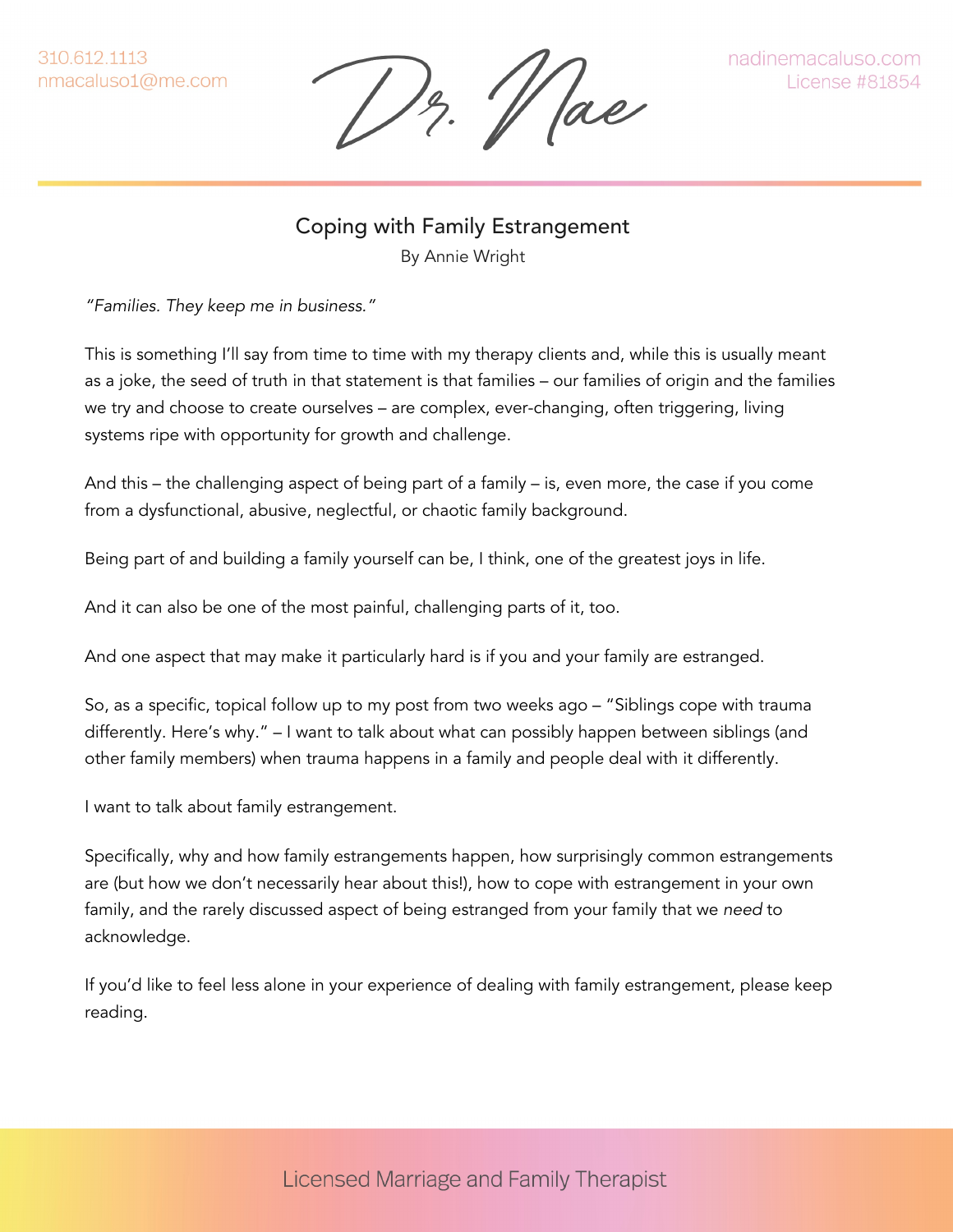13. Vae

#### What is a family estrangement?

*"You are never so a stranger as when you become a stranger." ― Luigina Sgarro*

While there is no one, single definition, as I define it clinically, family estrangement is a loss or cessation of relationship that previously existed between family members, whether this is family-oforigin, in-laws, or families-of-choice.

Family estrangements can happen between parent and child, sibling to sibling, child to grandparent, child to aunt/uncle, or any iteration of relationship combination in between.

They can happen between two people or a larger number of people.

You can initiate one, or someone else (or multiple others) can initiate one.

Family estrangements bridge culture, country, socioeconomics, professions, religions, and gender. There's no one single population group predisposed to family estrangement.

Family estrangements are not relegated to happening in only certain life stages. They bridge time and can happen in adolescence, young adulthood, middle age, and late in life.

Moreover, family estrangement exists, I believe, on a spectrum of contact and distance, ranging from having an informal strained, impersonal kind of occasional contact (think barely speaking to each other at holiday gatherings) to having absolutely no contact at all and a formal cessation/boundary to the relationship (such as a legal disownment, a no-contact order, etc.).

An estrangement can happen with an explicit BANG (an angry text or email sent announcing the person is cutting off contact) or it can happen with an implicit whisper and a gentle fading (calls unreturned, a few more Christmases pass with no cards sent to that address, ghosting contact with one another).

A family estrangement at one point in time does not necessarily mean that the relationship won't resume at a later date.

Yes, some family estrangements can be permanent.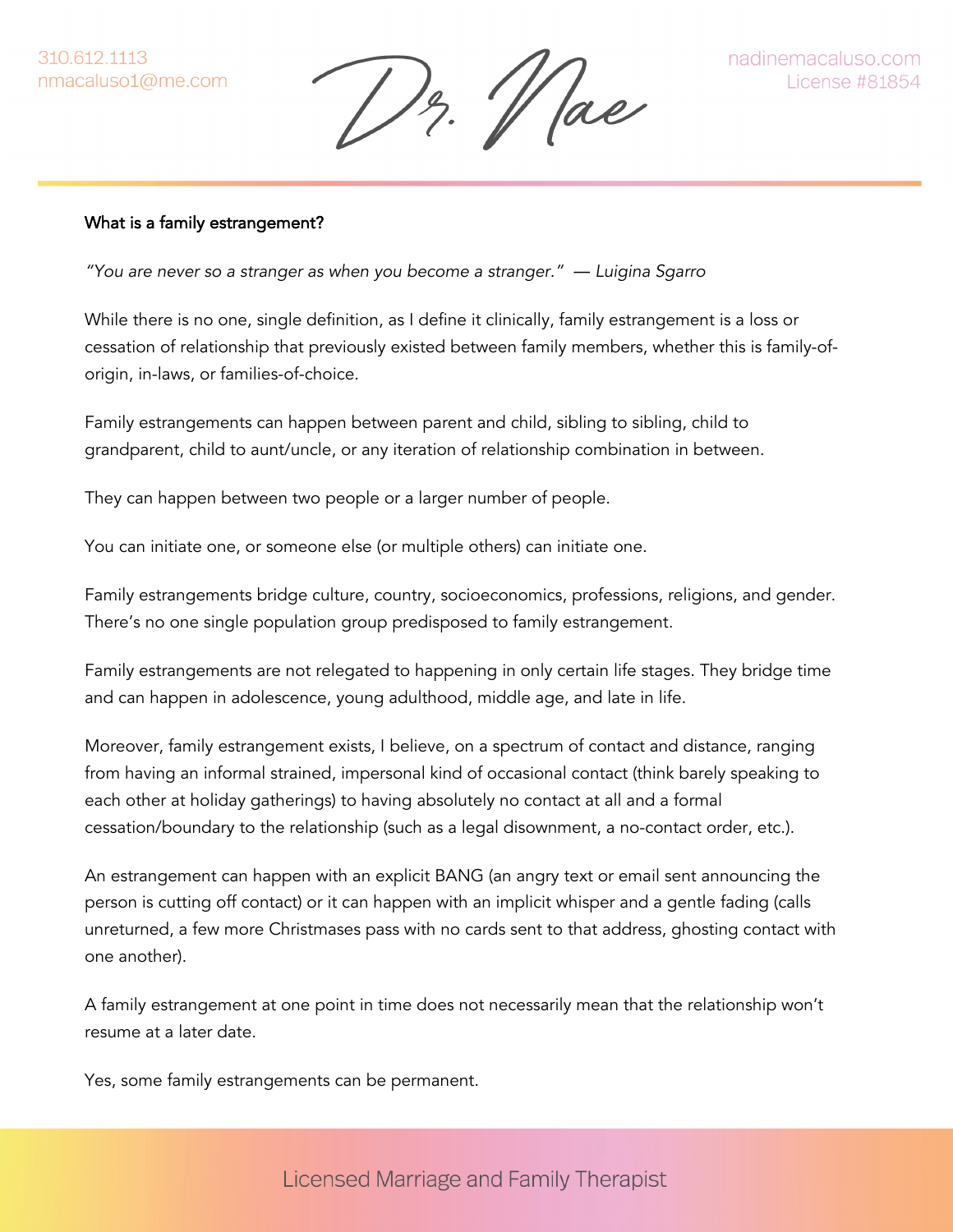13. Vae

But they can also be temporary and circumstantial to the passing of time and events' in individuals' lives (for example, a father and son who resume contact after the father is diagnosed with cancer).

As you can see, there is no one-size-fits-all model when it comes to an experience of family estrangement.

More important than any formal definition is, I believe, whether or not you *subjectively feel* estranged from your family.

If that is the case, whatever you are experiencing and however you define it is what matters as the description of family estrangement.

So, the million-dollar question: why do family estrangements happen?

## Why do family estrangements *happen*?

*"That is, to be ourselves causes us to be exiled by many others, and yet to comply with what others want causes us to be exiled from ourselves." ― Clarissa Pinkola Estés, PhD*

Family estrangements can often *seem* to come out of the blue but, I find, rarely is this the case.

It may look like a family estrangement stemmed from a singular event – like someone wearing the wrong thing to a wedding or a heated exchange of words about politics and gender norms some Sunday dinner – but it's usually not that single event *itself* that leads to the estrangement.

Instead, family estrangements are, in my experience, a relational break that's a result of strained, unhealthy dynamics that have been building over time.

The best way I've found to illustrate this is to think of a healthy, functional relationship between two people or a family much like a branch on an apple tree.

When the branch (the relationship) is healthy, it can bend and flex under any weight that's put on it.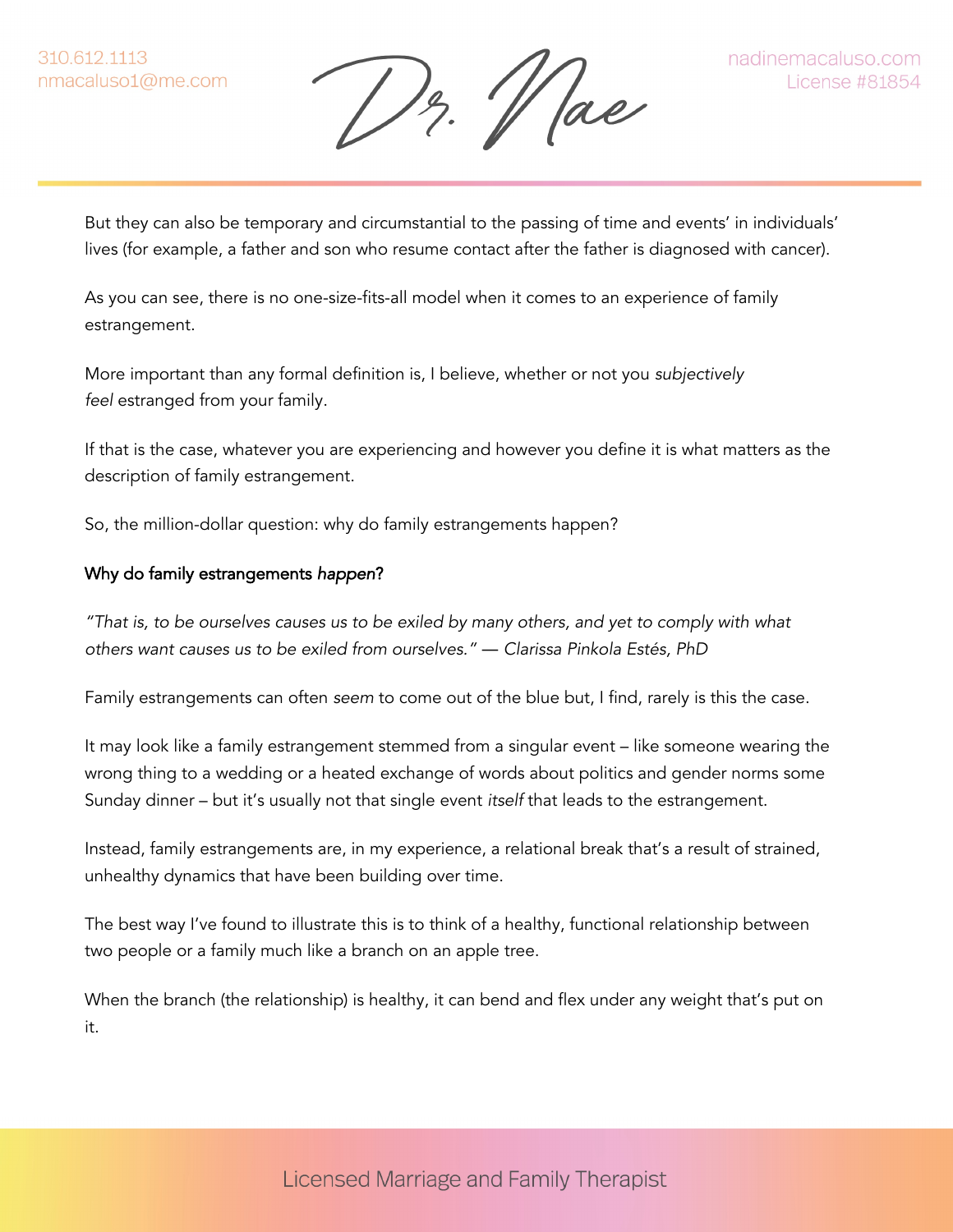Dr. Wae

For this analogy, let's imagine that the "weight" are things that put stress and strain on relationships: conflict, differences of opinion, acute life stressors like deaths, moves, financial losses, emergencies.

When a branch is healthy, it can tolerate the weight, bowing down to support it, springing back once the weight is relieved. It can even keep growing and blossoming despite the weight.

In the same way, healthy, functional relationships can not only tolerate stress and strain but sometimes can even grow healthier and stronger *because* of the weight.

By contrast, if the branch is brittle, diseased, or fractured when pressure is exerted on it, it won't bend and bow and spring back so easily, will it?

Instead, it may splinter, break, and fall under the weight.

So, too, unhealthy relationships with poor foundations may not have the resiliency and capacity to support weight and will instead experience breaks.

And sometimes this break can look like a family estrangement.

So, in other words, it's rarely one singular event that causes a family estrangement, but instead the dynamic in the relationship was likely unhealthy and dysfunctional for some time, so much so that it "broke" under the weight of the event or events in the way a healthy relationship may not have.

Many factors can contribute to the brittleness, decay, and fractures of a proverbial branch.

The variables that lead to estrangement are as nuanced as the individuals in the relationships but, according to 2015 research done by The University of Cambridge Centre for Family Research and the UK non-profit Stand Alone, the primary causes of estrangement as adult children experienced it with their parents included (in order of prevalence):

## • Emotional abuse

• Mismatched expectations about family roles and relationships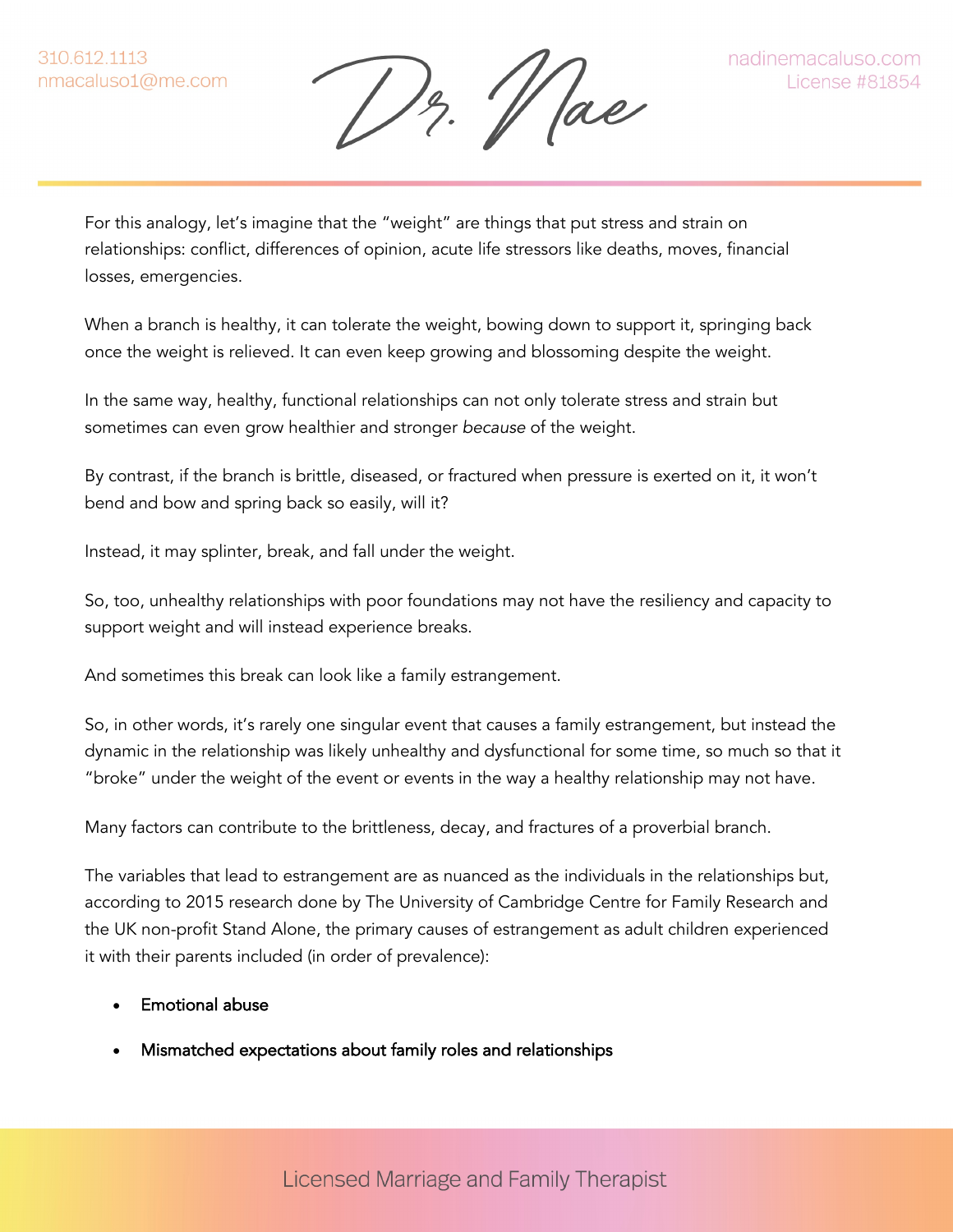13. Vae

- Clash of personality or values
- **Neglect**
- Issues relating to mental health problems
- Traumatic family event

With variables like these, you can see how "the branch's health" would have been lacking for some time, enough so that a relational break may have occurred when the relationship was strained (be it wearing the wrong thing to a wedding, a heated exchange of words, etc.).

## How common are family estrangements?

*"I understood the life around me better, not from love, which everybody acknowledges to be a great teacher, but from estrangement, to which nobody has attributed the power of reinforcing insight." ― Nirad C. Chaudhuri*

If you've experienced a family estrangement, you've likely felt pain, grief, and anger.

And you may have also felt loneliness, isolation, and shame about the estrangement because you didn't know anyone else who was dealing with a similar situation nor could you likely find many resources about it.

This lack of feeling like other people have experienced something similar and even the lack of information out there about family estrangements can create a sense of isolation and shame, effectively adding more emotional pain on top of emotional pain for the person going through this.

Let's face it: there's such a huge stigma about being estranged from family members.

Think of the messaging most religious institutions, some communities, and what seems like a majority of cultural messages have promulgated over time:

*"Family is everything."*

**Licensed Marriage and Family Therapist**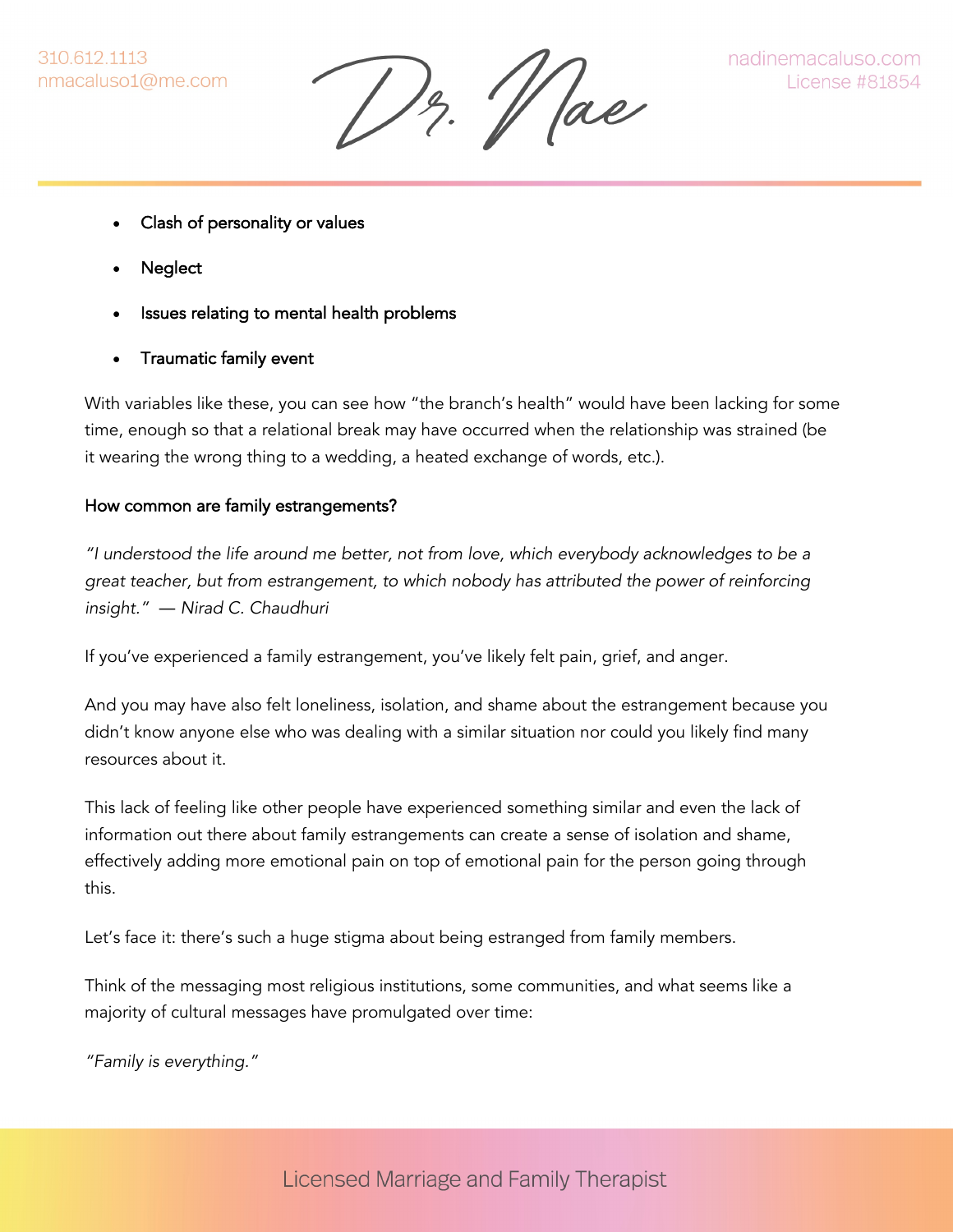12. Vae

*"You have to forgive your family no matter what."*

*"They're your family so you can't walk away from them."*

There's a stigma against being estranged from your family and not too many resources out there that gather, share and talk openly about this experience.

And yet, being estranged from your family is actually more common than you would expect.

The research I cited earlier from Stand Alone suggests that 1 in 5 British families have some sort of estrangement within them.

And this study of US mother-adult child pairs found that about 10% of mothers were estranged from one adult child.

And, anecdotally what I'll add from nearly a decade of practicing therapy, writing articles about complex relational trauma, and spending nearly four years living and working at Esalen Institute – a personal growth center located on the Big Sur Coast where people often go to heal – is that distancing yourself or being distanced from family certainly seems to be *quite* common to me.

Now granted, the folks that seek out therapy and/or who go to Esalen to live, heal, and study might be a self-selecting population more predisposed to having the experience of family estrangement, but still, I think estrangement is more common than we know and certainly more common than we talk and hear about.

Of course, remembering this when you're in the midst of the pain and turmoil of your own family estrangement may not feel particularly helpful. So, how can we help you when you're in the thick of it?

#### How to cope with family estrangement.

*"It is worse to stay where one does not belong at all than to wander about lost for a while and looking for the psychic and soulful kinship one requires." ― Clarissa Pinkola Estés, Ph.D.*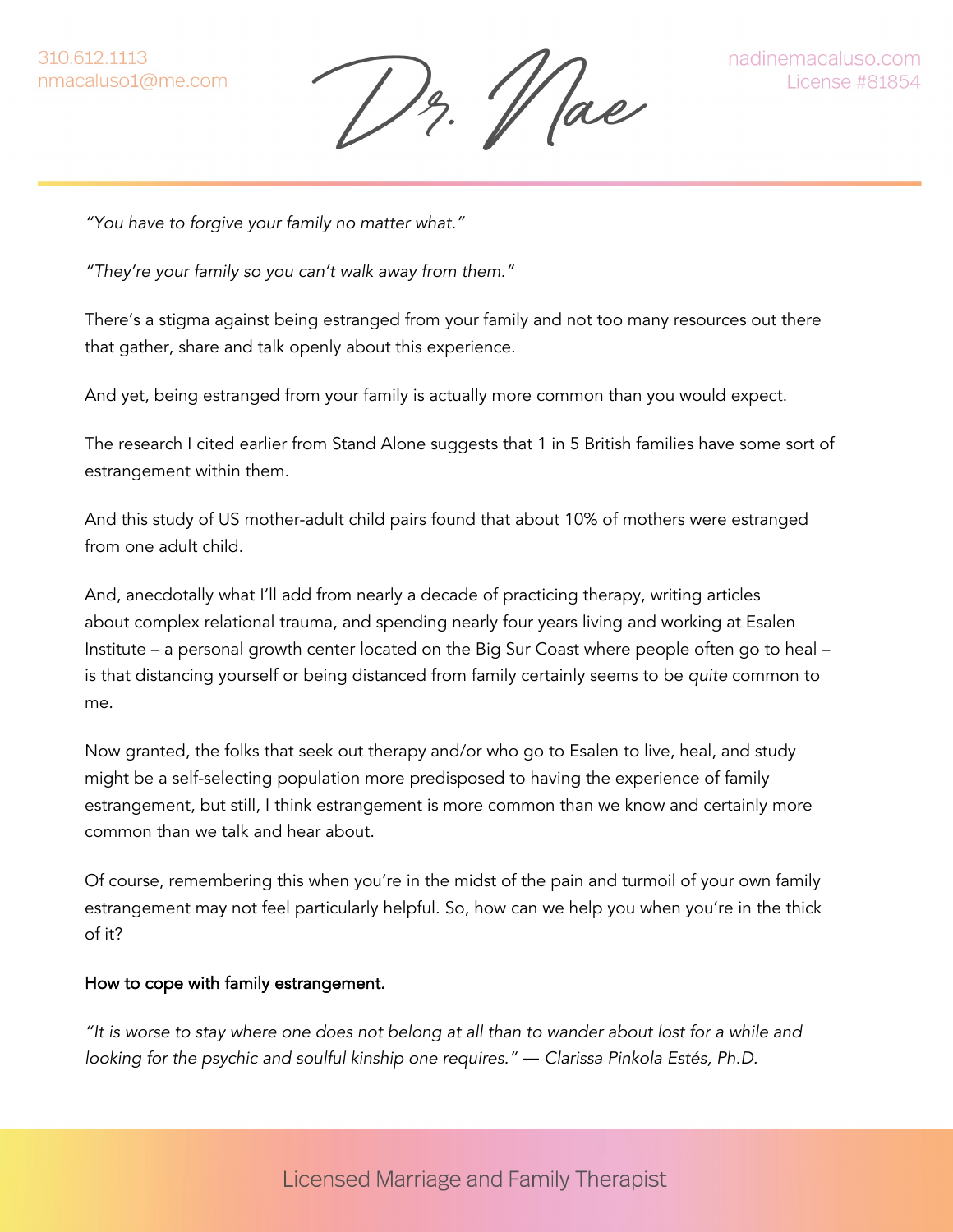Dr. Wae

If the million-dollar question is *"Why do family estrangements happen?"* then the two-milliondollar question is *"How do I cope with a family estrangement?"*

Family estrangements can be painful, challenging, sometimes heart-breaking, world-altering, and certainly complex.

Rarely is cutting someone out of your life (or being cut out of another's life) a simple thing.

Especially when you are still trying to preserve some contact with other members of the family and they with you.

In an ideal world would estranged individuals try to seek out family counseling to deal with the strain between them? Absolutely!

Do we live in an ideal world? Absolutely not.

More often than not, because we can't get our families to join us in family counseling (and perhaps, even when it's logistically possible, it's simply not *safe* to do so), the work of coping with family estrangement falls to the individual.

Therapy can be invaluable to help process the grief, pain, and possible devastation that comes along with a family estrangement but, I believe, alongside processing the pain, we must ask ourselves (whether in therapy or on our own) certain questions when family estrangements happen to us or when we want to estrange ourselves from someone:

- What do you need to take care of yourself right now?
- How much contact (and in what forms or venues) feel tolerable/intolerable to you with this person(s)?
- What are the boundaries you need or want to set?
- What supports and resources do you need to set these boundaries?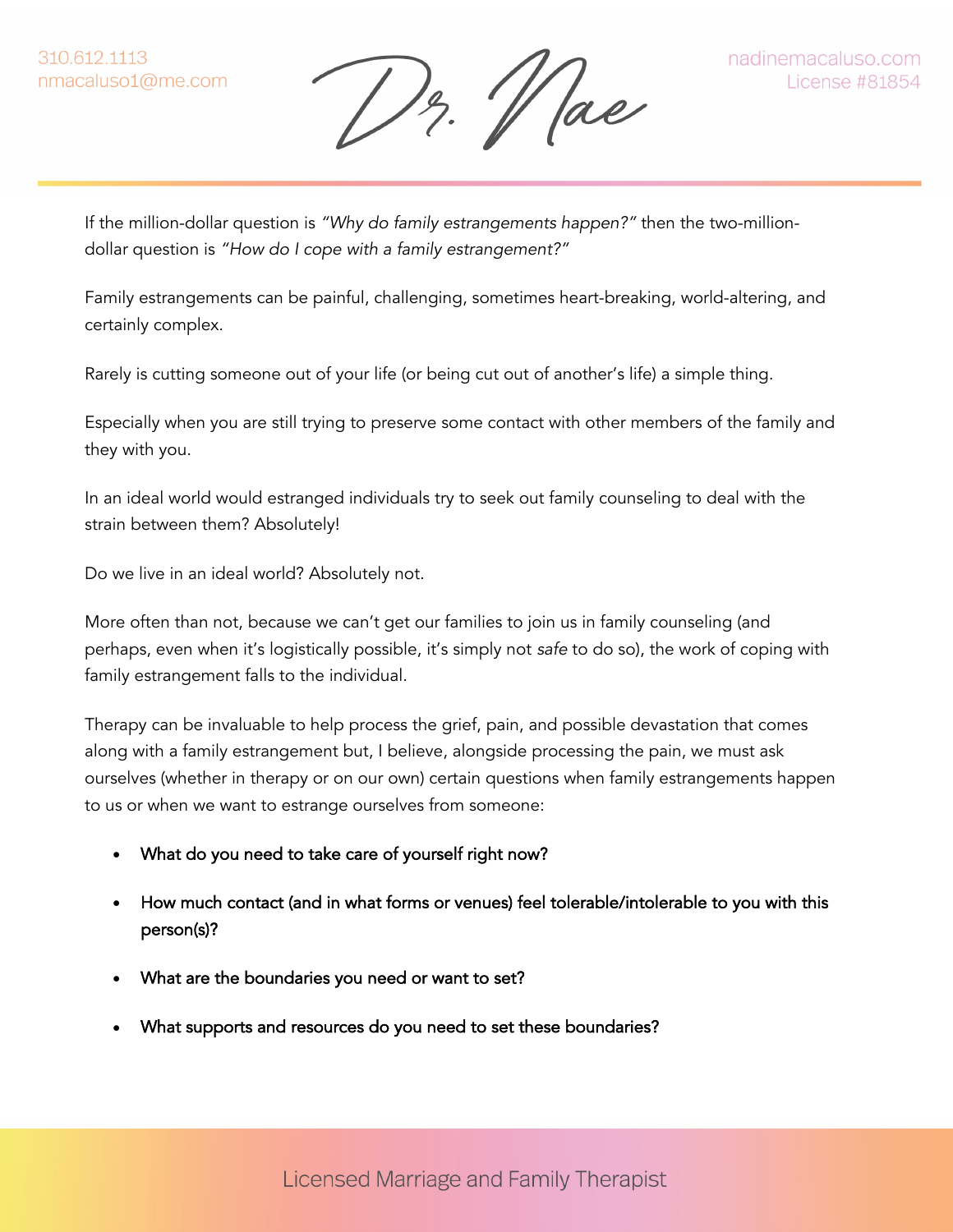Dr. Vae

- What might the consequences be of removing this person from your life or being removed from theirs?
- Can you tolerate the consequences?
- Conversely, what are the costs and risks of keeping that person in your life?
- Can you tolerate *those* risks?
- Who can you talk to about what's happening? Who are your emotional supports?
- What conversations/additional boundaries might you need to set with other people who are still in contact/relationship with this person you are estranged from/estranging yourself from?
- What do you need to keep reminding yourself about this situation? What does the little child inside of you need to hear?
- How can you validate yourself for the choice you have made or for your experience moving through this estrangement?

Asking these questions, taking any boundary-setting, self-protective action that's needed or wanted, and honoring and tending to our emotions through the process is how we can begin to take care of ourselves through an estrangement experience.

Also, I want to add and acknowledge that estrangements can be *particularly* painful on certain days and times of the year.

In my experience, these extra hard days can include family-centric holidays like Thanksgiving and Christmas (or the other winter holidays), Mother's Day, and Father's Day.

Estrangements can also feel particularly hard on anniversaries and birthdays, and at family events like weddings, funerals, and Christenings.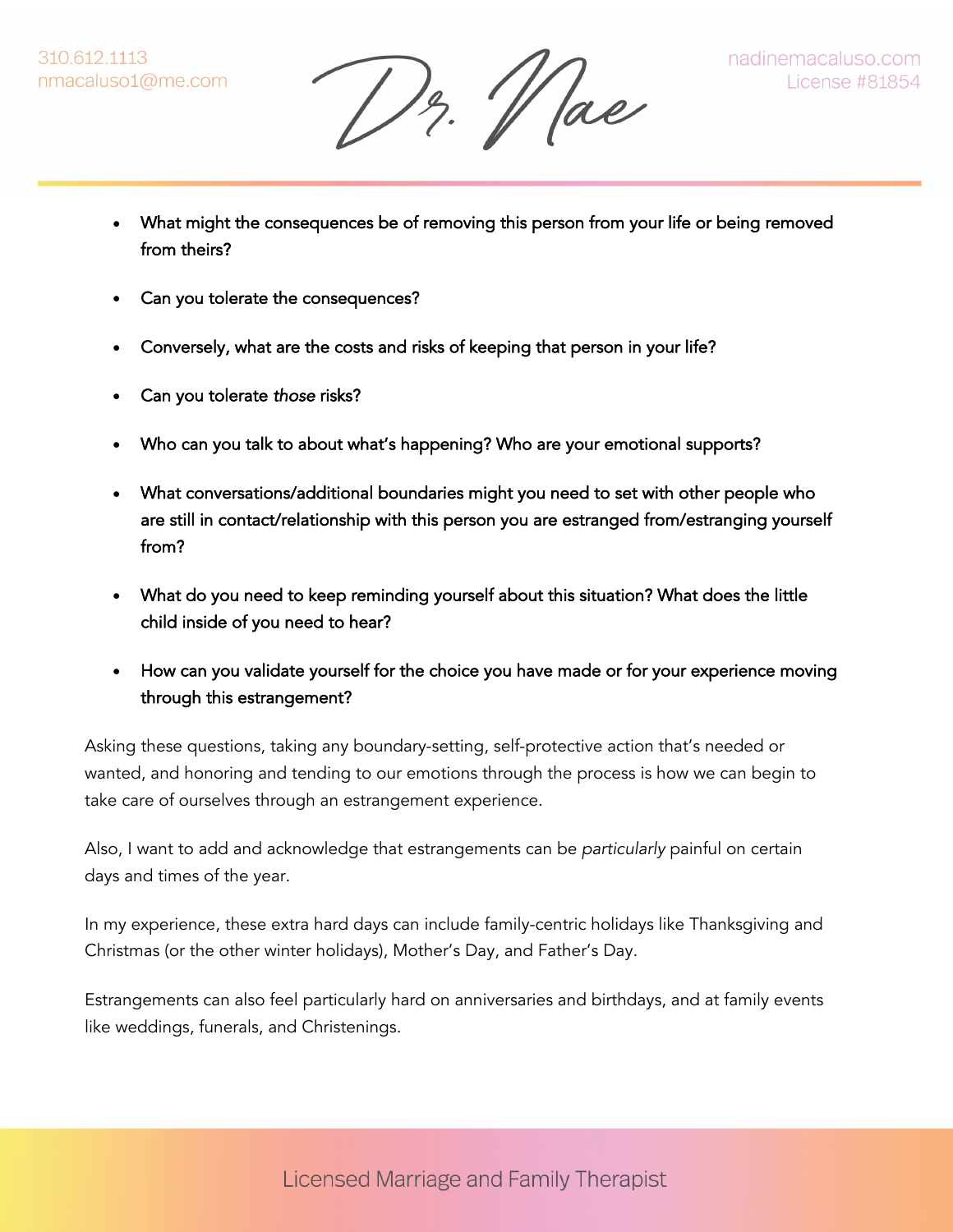12. Vae

On these days, it's important to take *extra* good care of yourself, to have a plan for how you want to handle that day and any relational complexities that arise, and to remember that family-centric holidays and events are triggering for MANY people.

I've linked to articles above and will also provide a list of links below to help you further think through the questions I posed and to create plans for yourself on days that feel particularly hard if you're estranged from one or more family members.

# The thing we're not "supposed" to say: Family estrangements can feel good!

*"But they're your parents," Malcolm said to him once a year or so. "You can't just stop talking to them." But you could, and you did: he was proof of that. It was like any relationship, he felt—it took constant pruning, and dedication, and vigilance, and if neither party wanted to make the effort, why wouldn't it wither?" ― Hanya Yanagihara, A Little Life*

Family estrangements can be, without a doubt, very, very painful.

I don't want to diminish the loss, grief, or heartache of what an estrangement may feel like for you in any way.

However, we rarely talk about the fact that family estrangements, for some, can also be a really healthy thing and that they can actually *feel good!* (particularly once the acute emotional pain ebbs)

While there may be grief in removing yourself or being removed from a family system or a particular relationship, it's important to acknowledge, too, that there can be *joy, freedom, independence, and relief.*

When you don't have to be in contact with people who shame, blame, emotionally or verbally abuse you, who gaslight you, who invalidate your experience and who, intentionally or unintentionally make you feel invalidated, it can feel *so good* and actually be far healthier for you and for the family you may be creating or may one day create for yourself.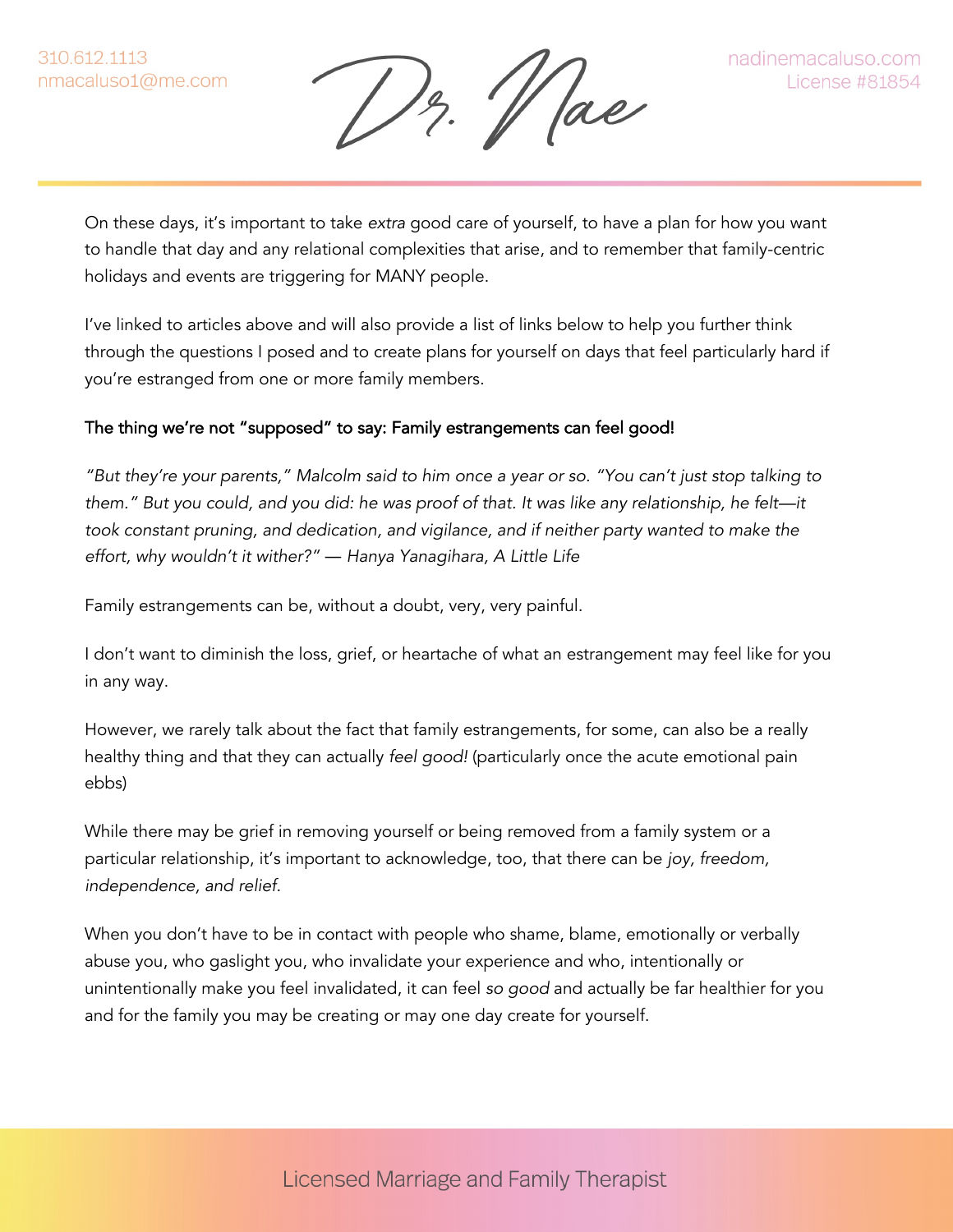Dr. Vae

Sometimes we have to estrange ourselves from family to quite literally survive and protect ourselves physically.

And sometimes we choose to estrange ourselves from family because it is healthier for our mind, our heart, and our soul to do so.

Sometimes, after the storm and pain of the estrangement ebbs, what lies on the other side is a life that actually *feels better* because of the other person's absence in our lives.

And again, I don't want to diminish the pain, grief, and emotional turmoil that having someone remove you from their lives (or choosing to remove someone from yours) might entail.

It's a big deal. It's a hard thing.

And what's also true, is that sometimes family estrangements can be for the best *for all involved.*

So, if you find yourself in the midst of a family estrangement right now, if you're contemplating estranging yourself from someone in your life, please bear this possibility in mind if, in any way, it can bring you some comfort as you navigate this time.

## Some final thoughts on family estrangement.

*"This is the beginning of a road whose end is totally unknown and totally known." ― Marion Woodman*

To wrap up this article I want to share a few final thoughts with you:

You are not *obligated* to be in relationship with people who don't treat you well.

And a relationship with an adult child is a *privilege*, not a right, of the parents.

I've said it before but I'll say it again: children and adolescents are pretty powerless.

The beauty of becoming an adult is that, when we do, we tend to have more agency, control, and power over our lives.